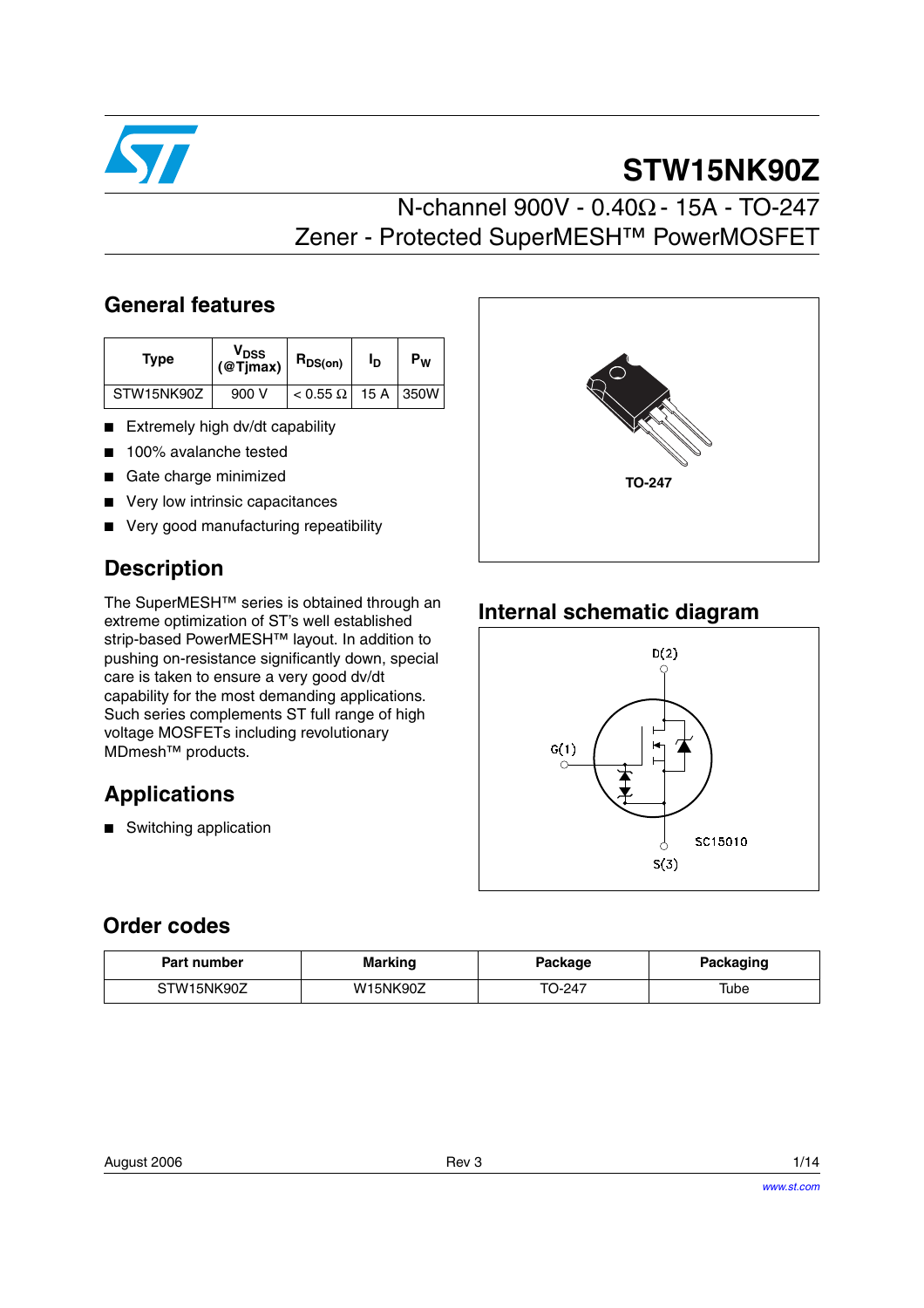# **Contents**

| $\mathbf{1}$   |                                                                                   |  |
|----------------|-----------------------------------------------------------------------------------|--|
|                | 1.1                                                                               |  |
| $\mathbf{2}$   |                                                                                   |  |
|                | 2.1 Electrical characteristics (curves) [1, 1, 1, 1, 1, 1, 1, 1, 1, 1, 1, 1, 1, 7 |  |
| 3              |                                                                                   |  |
| $\overline{4}$ |                                                                                   |  |
| 5              |                                                                                   |  |

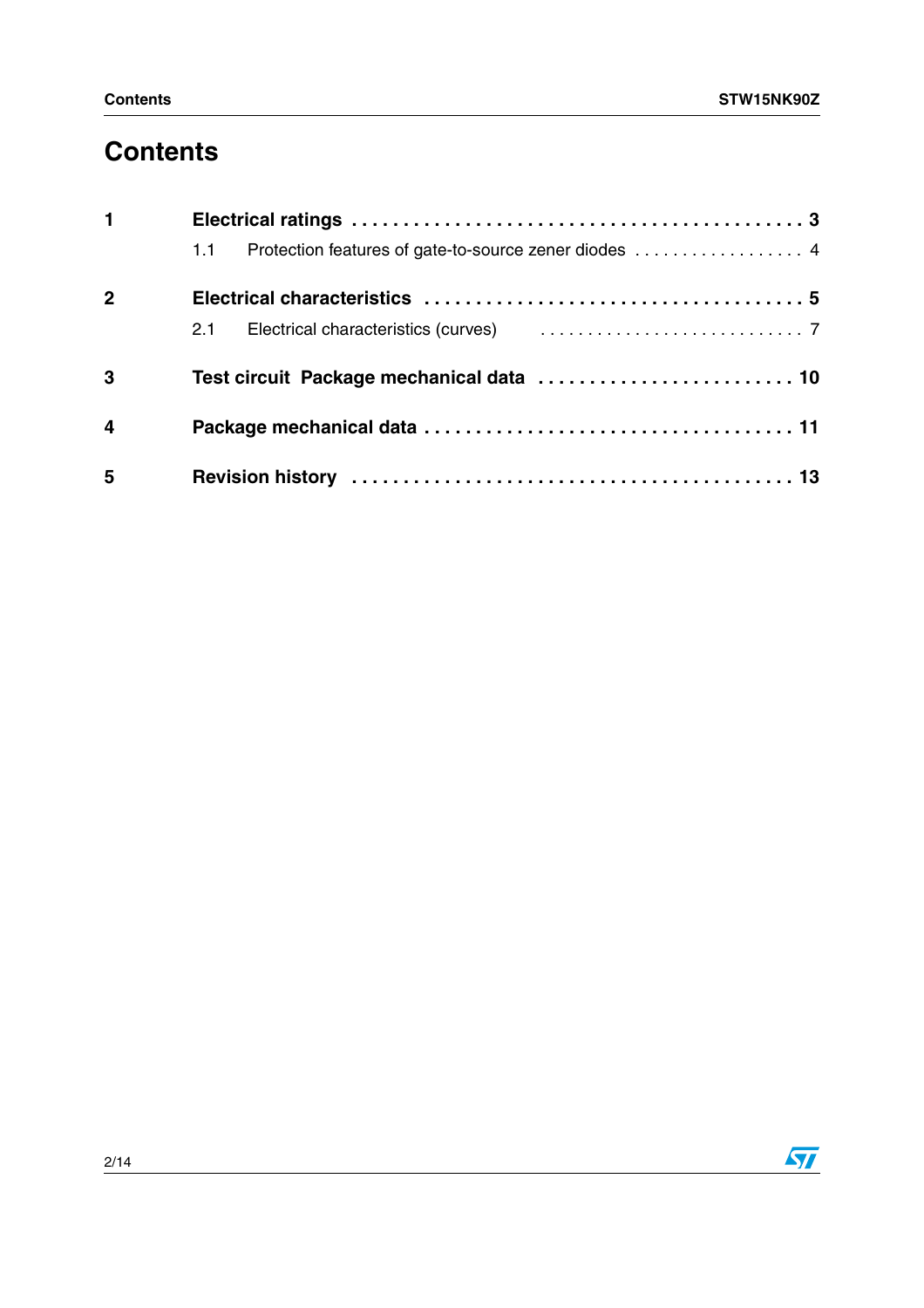# <span id="page-2-0"></span>**1 Electrical ratings**

| Table 1. |  | Absolute maximum ratings |  |
|----------|--|--------------------------|--|
|----------|--|--------------------------|--|

| Symbol                                     | <b>Parameter</b>                                      | Value        | Unit               |
|--------------------------------------------|-------------------------------------------------------|--------------|--------------------|
| $V_{DS}$                                   | Drain-source voltage ( $V_{GS} = 0$ )                 | 900          | v                  |
| <b>V<sub>DGR</sub></b>                     | Drain-gate voltage ( $R_{GS}$ = 20K $\Omega$ )        | 900          | v                  |
| $V_{GS}$                                   | Gate-source voltage                                   | ± 30         | v                  |
| $I_{\mathsf{D}}$                           | Drain current (continuous) at $T_C = 25^{\circ}C$     | 15           | A                  |
| I <sub>D</sub>                             | Drain current (continuous) at $T_C = 100^{\circ}C$    | 9.5          | A                  |
| I <sub>DM</sub> <sup>(1)</sup>             | Drain current (pulsed)                                | 60           | A                  |
| $P_{TOT}$                                  | Total dissipation at $T_C = 25^{\circ}C$              | 350          | w                  |
|                                            | <b>Derating Factor</b>                                | 2.77         | $W$ <sup>o</sup> C |
| $VESD$ (G-S)                               | Gate source $ESD(HBM-C=100pF, R=1,5K\Omega)$          | 6000         | v                  |
| $dv/dt^{(2)}$                              | Peak diode recovery voltage slope                     | 4.5          | V/ns               |
| $T_{\rm J}$<br>$\mathsf{T}_{\textsf{stg}}$ | Operating junction temperature<br>Storage temperature | $-55$ to 150 | °C                 |

1. Pulse width limited by safe operating area

2. I<sub>SD</sub> ≤15 A, di/dt ≤200A/µs, V<sub>DD</sub> ≤900 V, T<sub>j</sub> ≤T<sub>JMAX</sub>

|  | Table 2. |  | <b>Thermal data</b> |  |
|--|----------|--|---------------------|--|
|--|----------|--|---------------------|--|

| Symbol                  | <b>Parameter</b>                                  | Value | Unit          |
|-------------------------|---------------------------------------------------|-------|---------------|
| $R_{\mathsf{thj-case}}$ | Thermal resistance junction-case Max              | 0.36  | $\degree$ C/W |
| R <sub>thj-a</sub>      | Thermal resistance junction-ambient Max           | 50    | $\degree$ C/W |
| T,                      | Maximum lead temperature for soldering<br>purpose | 300   | °C            |

**Table 3. Avalanche characteristics**

| Symbol          | <b>Parameter</b>                                                                   | <b>Value</b> | Unit |
|-----------------|------------------------------------------------------------------------------------|--------------|------|
| <sup>I</sup> AR | Avalanche current, repetitive or not-repetitive<br>(pulse width limited by Tj Max) | 15           |      |
| $E_{AS}$        | Single pulse avalanche energy<br>(starting Tj=25°C, Id=Iar, Vdd=50V)               | 360          | mJ   |

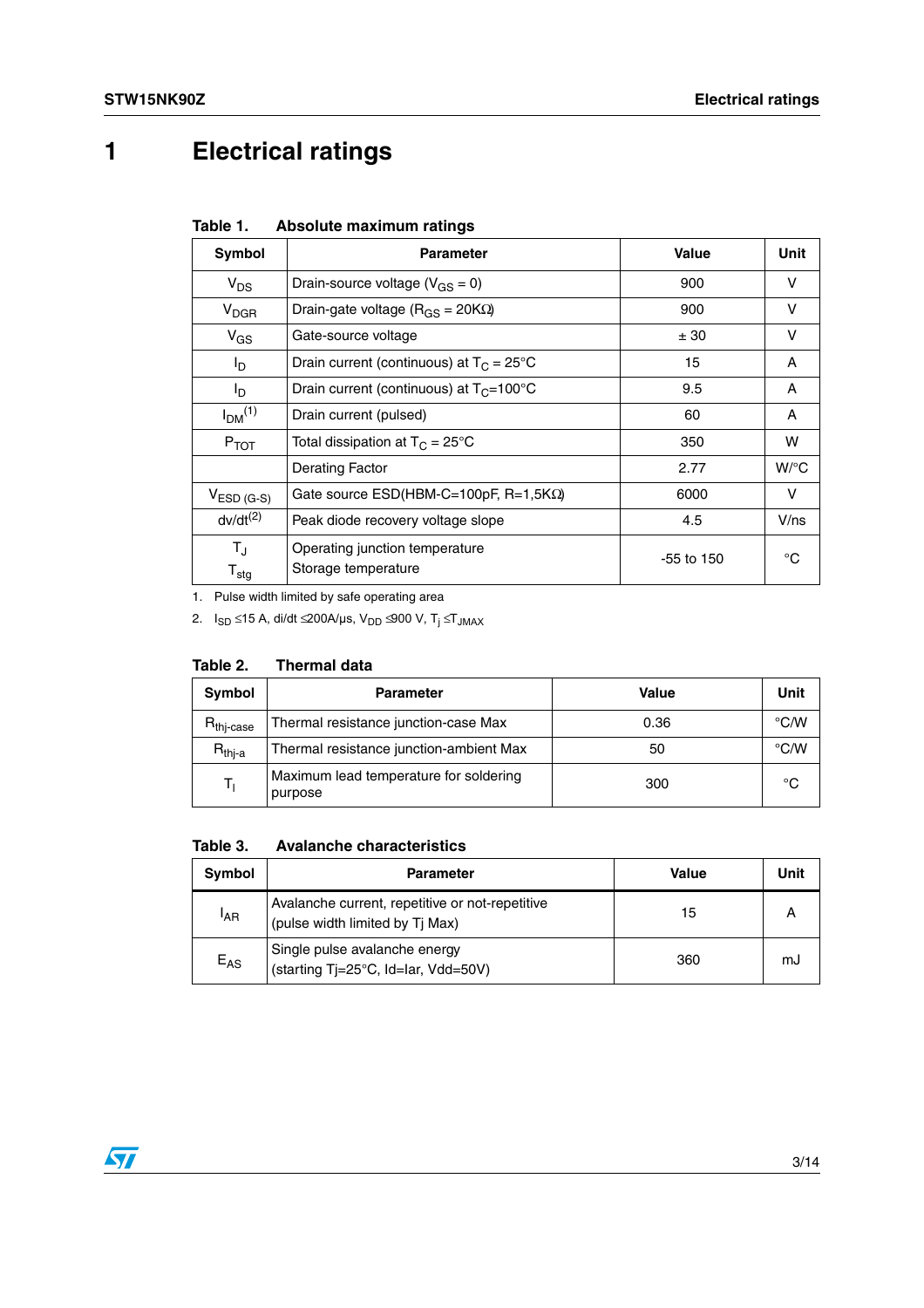| Table 4. | Gate-source zener diode |  |
|----------|-------------------------|--|
|          |                         |  |

| <b>Symbol</b>           | <b>Parameter</b>                                       | <b>Test conditions</b> | Min. ı | Tvp. | Max. | Unit |
|-------------------------|--------------------------------------------------------|------------------------|--------|------|------|------|
| <b>BV<sub>GSO</sub></b> | Gate-source breakdown voltage   Igs=± 1mA (Open Drain) |                        | -30    |      |      |      |

#### <span id="page-3-0"></span>**1.1 Protection features of gate-to-source zener diodes**

The built-in back-to-back Zener diodes have specifically been designed to enhance not only the device's ESD capability, but also to make them safely absorb possible voltage transients that may occasionally be applied from gate to source. In this respect the Zener voltage is appropriate to achieve an efficient and cost-effective intervention to protect the device's integrity. These integrated Zener diodes thus avoid the usage of external components.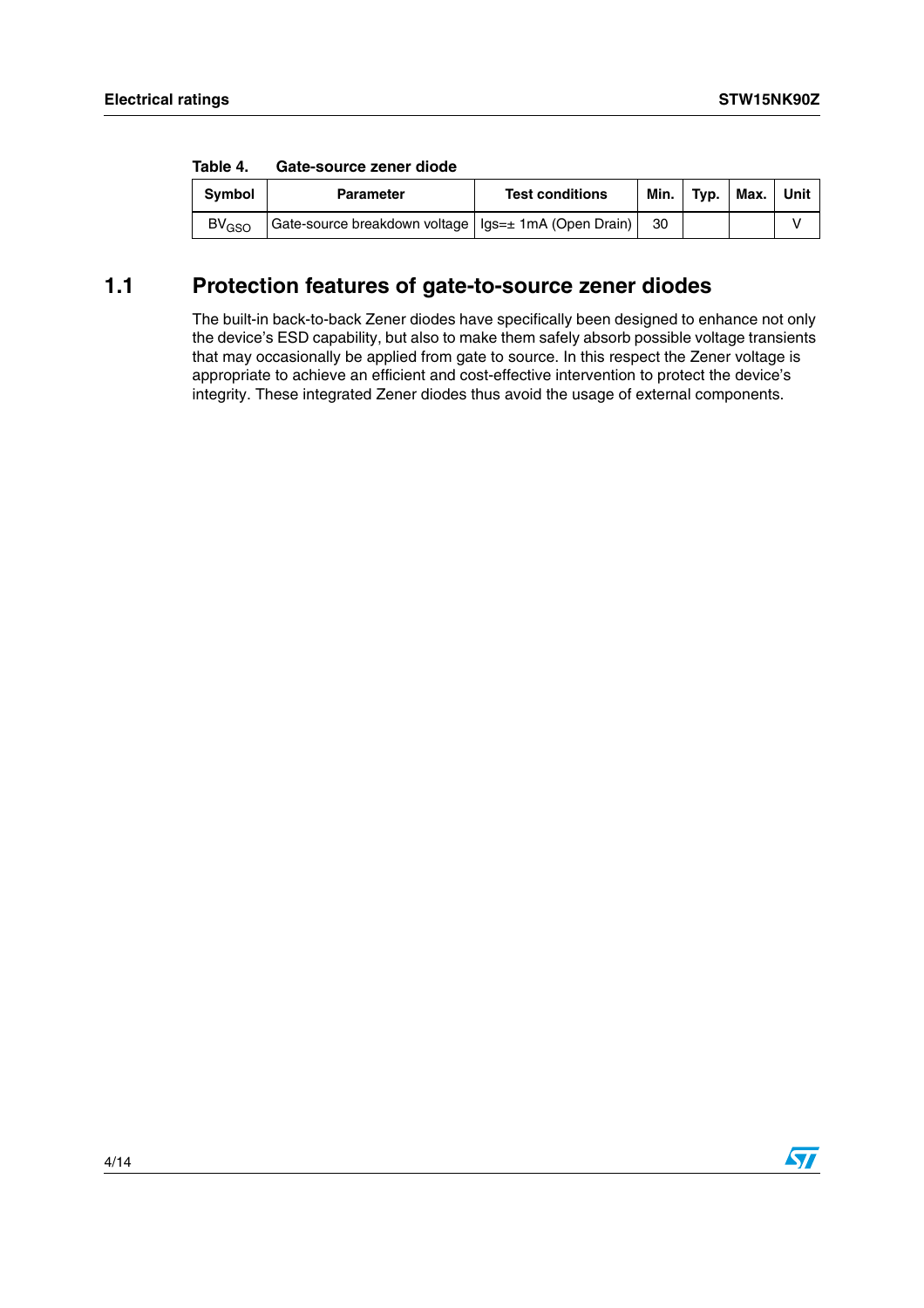# <span id="page-4-0"></span>**2 Electrical characteristics**

(TCASE=25°C unless otherwise specified)

| Symbol                  | <b>Parameter</b>                                    | <b>Test conditions</b>                                                  | Min. | Typ. | Max.    | Unit     |
|-------------------------|-----------------------------------------------------|-------------------------------------------------------------------------|------|------|---------|----------|
| $V_{(BR)DSS}$           | Drain-source breakdown<br>voltage                   | $I_D = 1mA$ , $V_{GS} = 0$                                              | 900  |      |         | v        |
| <b>I</b> <sub>DSS</sub> | Zero gate voltage drain<br>current ( $V_{GS} = 0$ ) | $V_{DS}$ = Max rating,<br>$V_{DS}$ = Max rating,<br>$Tc = 125^{\circ}C$ |      |      | 1<br>50 | μA<br>μA |
| lgss                    | Gate body leakage current<br>$(V_{GS} = 0)$         | $V_{GS} = \pm 20V$                                                      |      |      | ±10     | μA       |
| $V_{GS(th)}$            | Gate threshold voltage                              | $V_{DS} = V_{GS}$ , $I_D = 150 \mu A$                                   | 3    | 3.75 | 4.5     | v        |
| $R_{DS(on)}$            | Static drain-source on<br>resistance                | $V_{GS}$ = 10V, $I_D$ = 7.5 A                                           |      | 0.40 | 0.55    | Ω        |

#### **Table 5. On/off states**

#### **Table 6. Dynamic**

| Symbol                                                          | <b>Parameter</b>                                                           | <b>Test conditions</b>                                                                       | Min. | Typ.                  | Max. | Unit                 |
|-----------------------------------------------------------------|----------------------------------------------------------------------------|----------------------------------------------------------------------------------------------|------|-----------------------|------|----------------------|
| $g_{\text{fs}}^{(1)}$                                           | Forward transconductance                                                   | $V_{DS} = 15V$ , $I_D = 7.5 A$                                                               |      | 15                    |      | S                    |
| $C_{\text{iss}}$<br>$C_{\text{oss}}$<br>C <sub>rss</sub>        | Input capacitance<br>Output capacitance<br>Reverse transfer<br>capacitance | $V_{DS}$ = 25V, f = 1 MHz, $V_{GS}$ = 0                                                      |      | 6100<br>465<br>96     |      | pF<br>pF<br>pF       |
| $C_{\text{osseq}}^{(2)}$ .                                      | Equivalent output<br>capacitance                                           | $V_{GS} = 0$ , $V_{DS} = 0V$ to 720V                                                         |      | 230                   |      | рF                   |
| $t_{d(on)}$<br>$t_{r}$<br>$t_{d(\text{off})}$<br>t <sub>f</sub> | Turn-on delay time<br>Rise time<br>Off-voltage rise time<br>Fall time      | $V_{DD}$ =450 V, I <sub>D</sub> = 7.5A,<br>$R_G=4.7\Omega$ , $V_{GS}=10V$<br>(see Figure 16) |      | 42<br>27<br>135<br>35 |      | ns<br>ns<br>ns<br>ns |
| $Q_g$<br>$Q_{gs}$<br>${\mathsf Q}_{\mathsf{gd}}$                | Total gate charge<br>Gate-source charge<br>Gate-drain charge               | $V_{DD} = 720V, I_D = 15A$<br>$V_{GS} = 10V$                                                 |      | 190<br>56<br>70       | 256  | nC<br>nС<br>nС       |

1. Pulsed: pulse duration=300µs, duty cycle 1.5%

2. C<sub>oss eq.</sub> is defined as a constant equivalent capacitance giving the same charging time as C<sub>oss</sub> when V<sub>DS</sub><br>increases from 0 to 80% V<sub>DSS</sub>

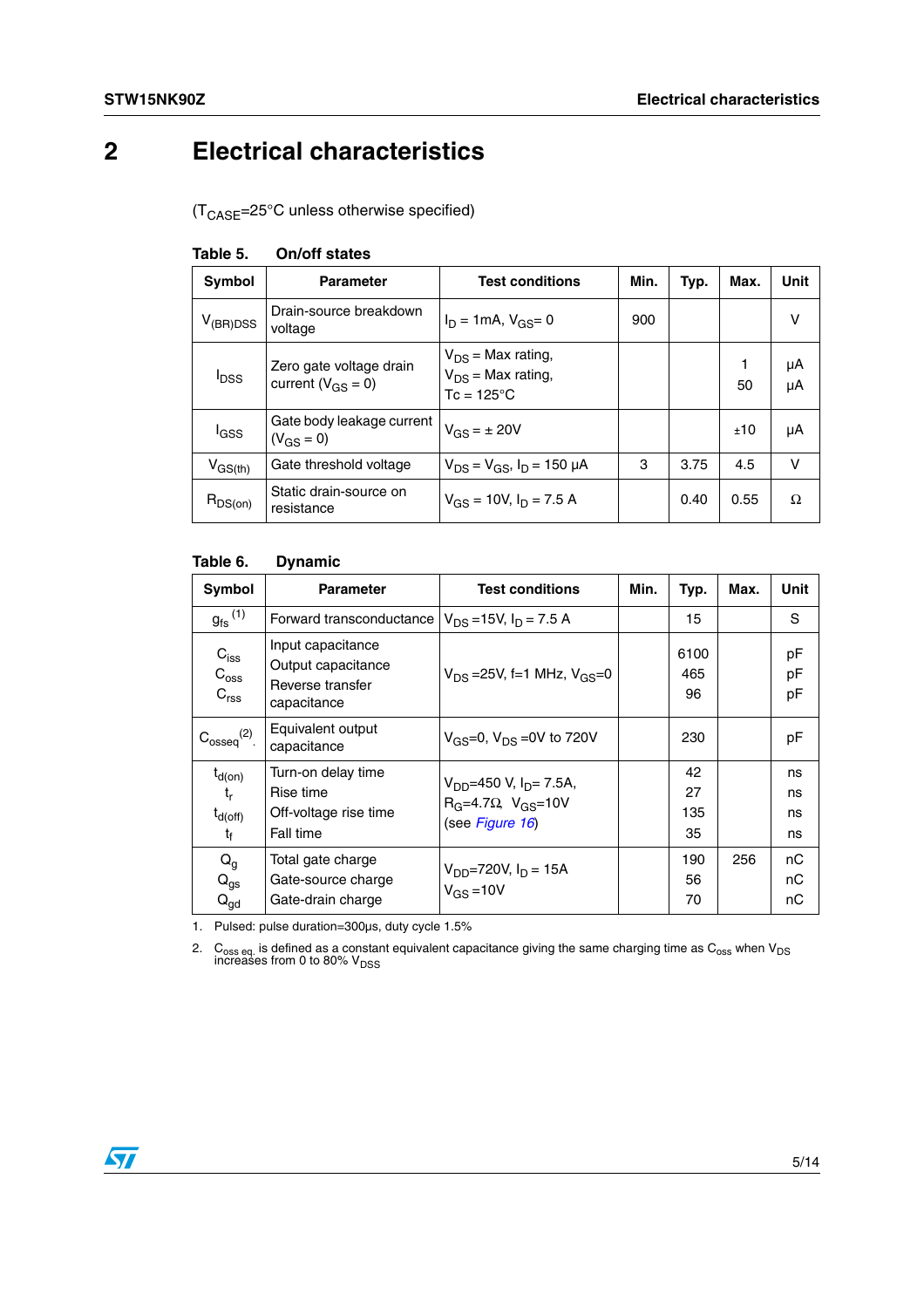| Symbol                               | <b>Parameter</b>                                                             | <b>Test conditions</b>                                                                       | Min | Typ.              | Max | <b>Unit</b>        |
|--------------------------------------|------------------------------------------------------------------------------|----------------------------------------------------------------------------------------------|-----|-------------------|-----|--------------------|
| $I_{SD}$                             | Source-drain current                                                         |                                                                                              |     |                   | 15  | A                  |
| $I_{SDM}$ <sup>(1)</sup>             | Source-drain current (pulsed)                                                |                                                                                              |     |                   | 60  | A                  |
| $V_{SD}^{(2)}$                       | Forward on voltage                                                           | $I_{SD}$ =15A, $V_{GS}$ =0                                                                   |     |                   | 1.6 | v                  |
| $t_{rr}$<br>$Q_{rr}$<br><b>I</b> RRM | Reverse recovery time<br>Reverse recovery charge<br>Reverse recovery current | $I_{SD} = 15 A$ ,<br>$di/dt = 100A/\mu s$ ,<br>$V_{DD} = 100 V$ , Tj=25°C<br>(see Figure 18) |     | 748<br>10.5<br>28 |     | ns<br>μC<br>Α      |
| $t_{rr}$<br>$Q_{rr}$<br><b>IRRM</b>  | Reverse recovery time<br>Reverse recovery charge<br>Reverse recovery current | $I_{SD} = 15 A$ ,<br>$di/dt = 100A/\mu s$ ,<br>$V_{DD} = 100V$ , Tj=150°C<br>(see Figure 18) |     | 900<br>13<br>28.5 |     | ns<br>$\mu$ C<br>A |

**Table 7. Source drain diode**

1. Pulse width limited by safe operating area

2. Pulsed: pulse duration=300µs, duty cycle 1.5%

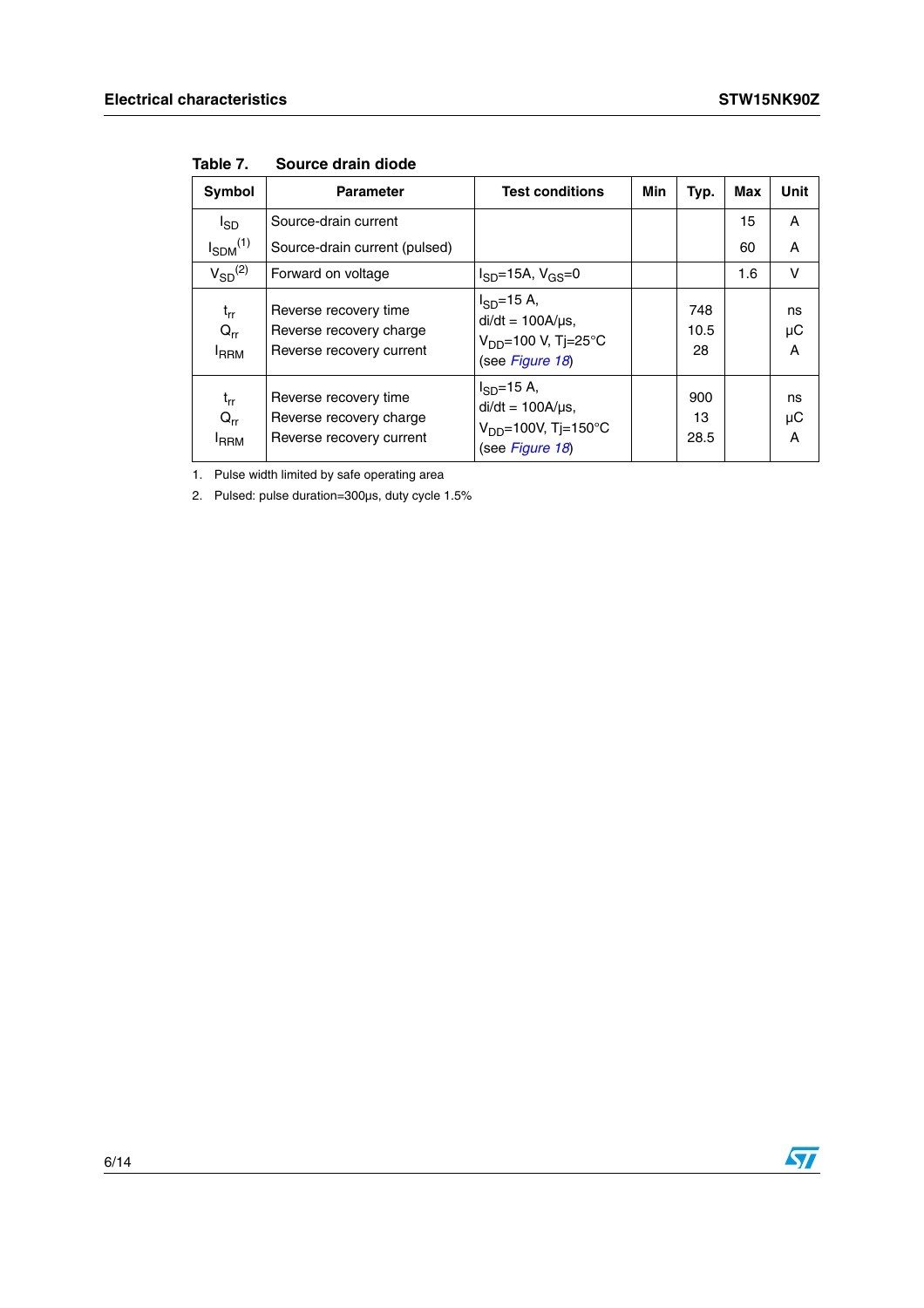## <span id="page-6-0"></span>**2.1 Electrical characteristics (curves)**

Figure 1. Safe operating area **Figure 2. Thermal impedance** 







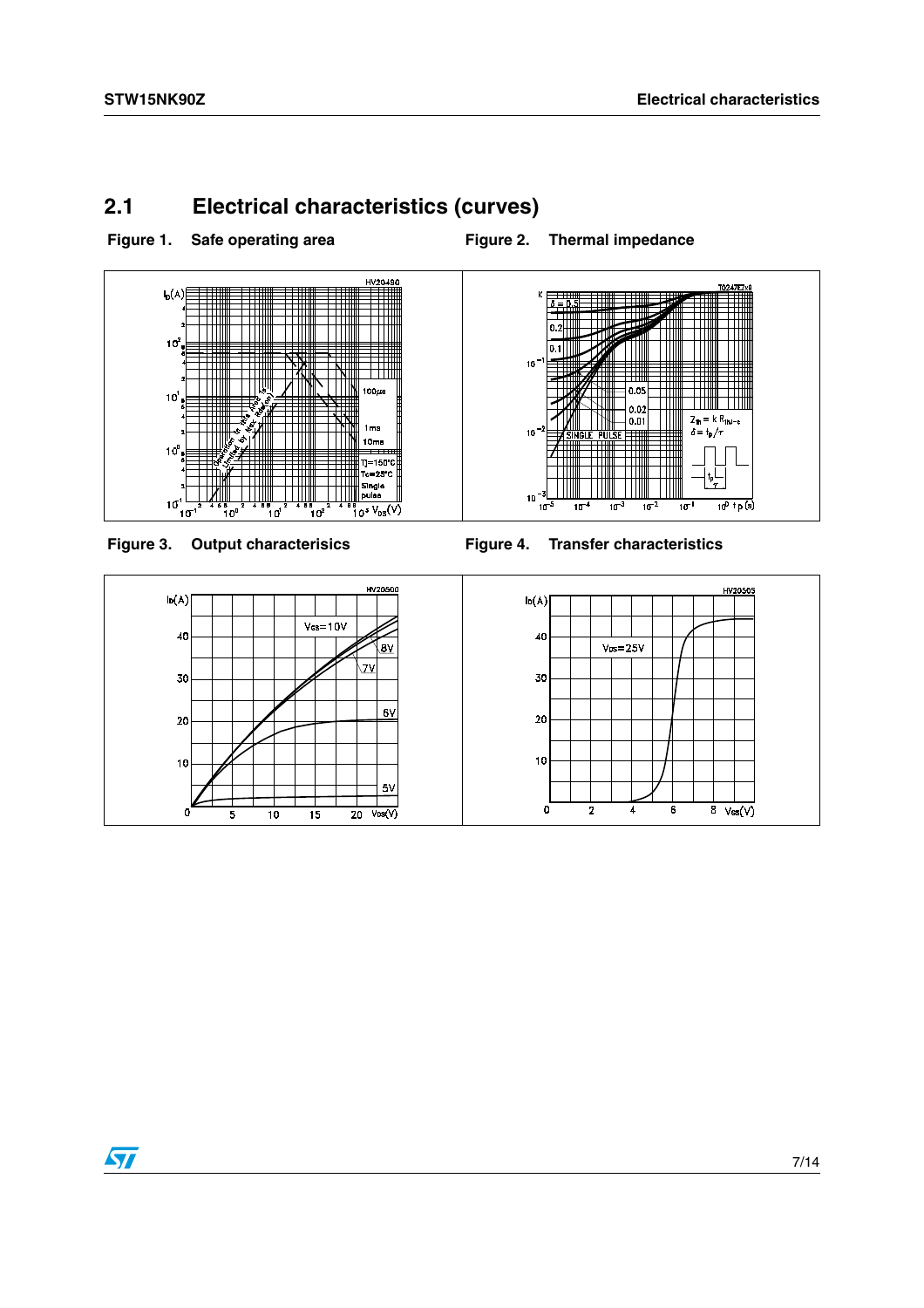5

 $^{\circ}$ 

#### **Figure 5. Transconductance Figure 6. Static drain-source on resistance**



 $0.371$ 

 $0.365$ 

 $\overline{\mathbf{z}}$ 

 $\overline{6}$ 

 $\overline{9}$ 

 $12$  $\overline{I_0(A)}$ 

**Figure 7. Gate charge vs gate-source voltage Figure 8. Capacitance variations**

 $\frac{1}{10}$   $\frac{1}{10(A)}$ 



6

**Figure 9. Normalized gate threshold voltage vs temperature**



**Figure 10. Normalized on resistance vs temperature**

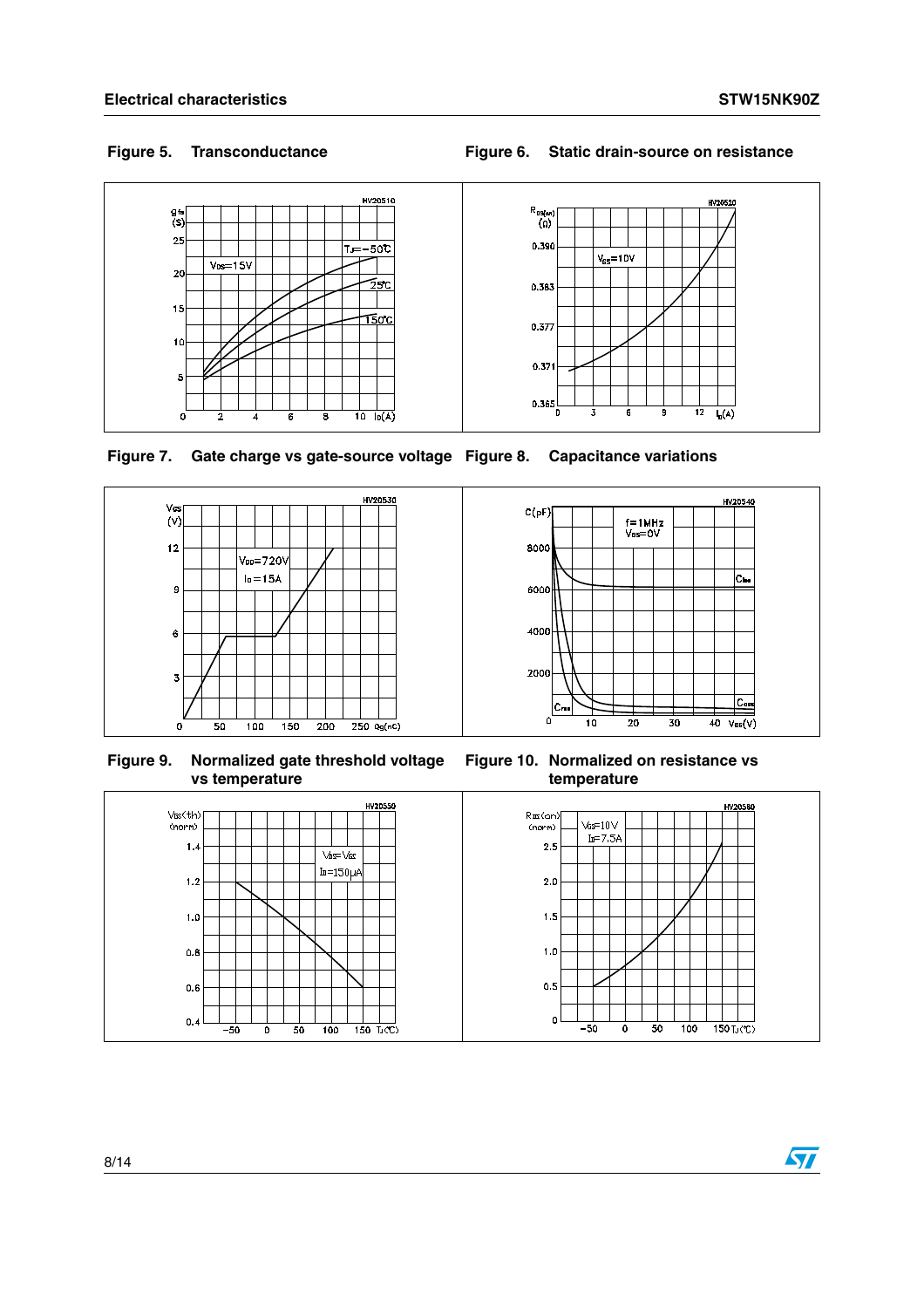**Figure 11. Source-drain diode forward characteristics**



**Figure 13. Maximum avalanche energy vs temperature**



## Figure 12. Normalized B<sub>VDSS</sub> vs temperature

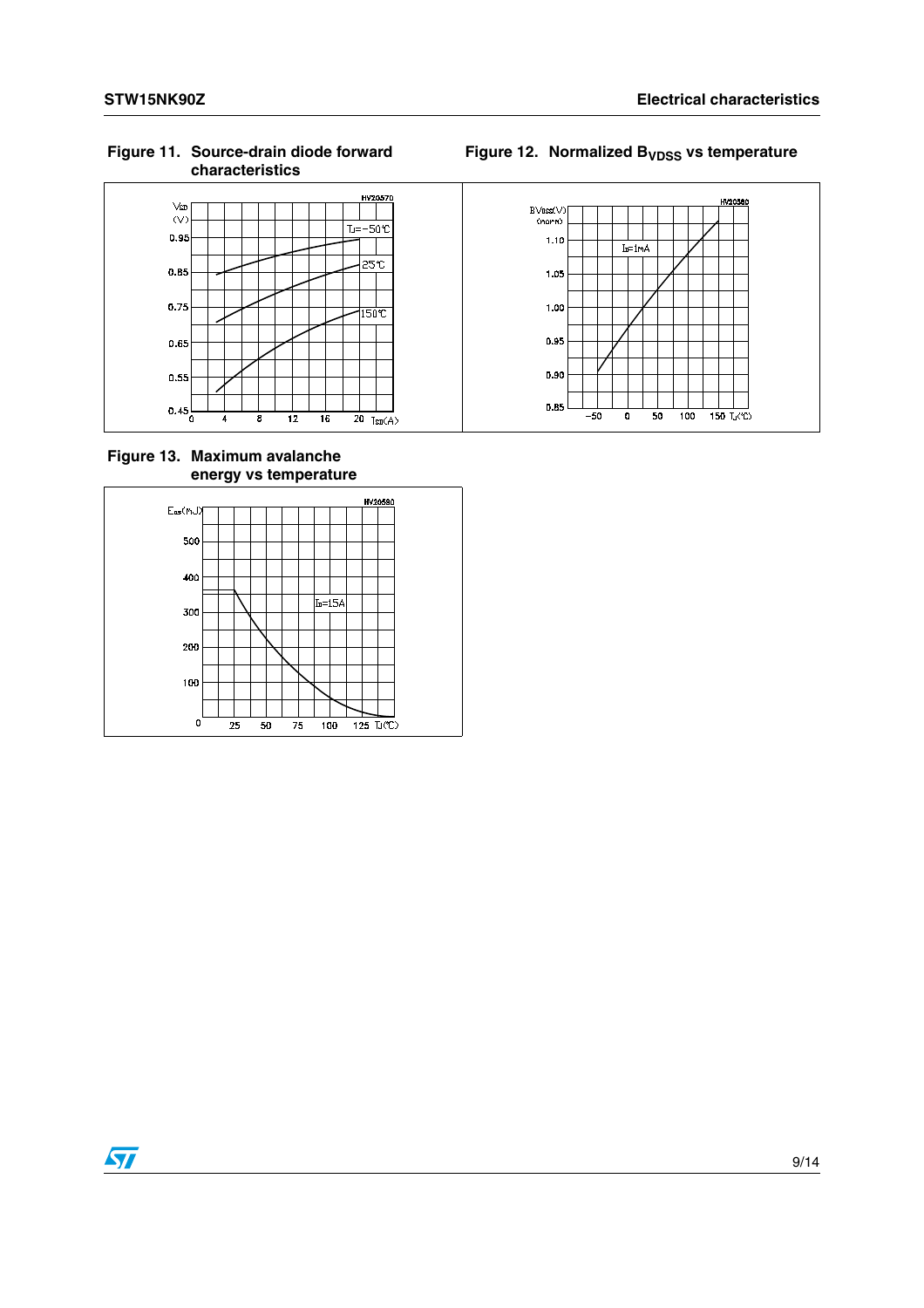# <span id="page-9-0"></span>**3 Test circuit Package mechanical data**

**Figure 14. Unclamped Inductive load test circuit**



<span id="page-9-1"></span>**Figure 16. Switching times test circuit for resistive load**



<span id="page-9-2"></span>**Figure 18. Test circuit for inductive load switching and diode recovery times**





**Figure 15. Unclamped Inductive waveform**





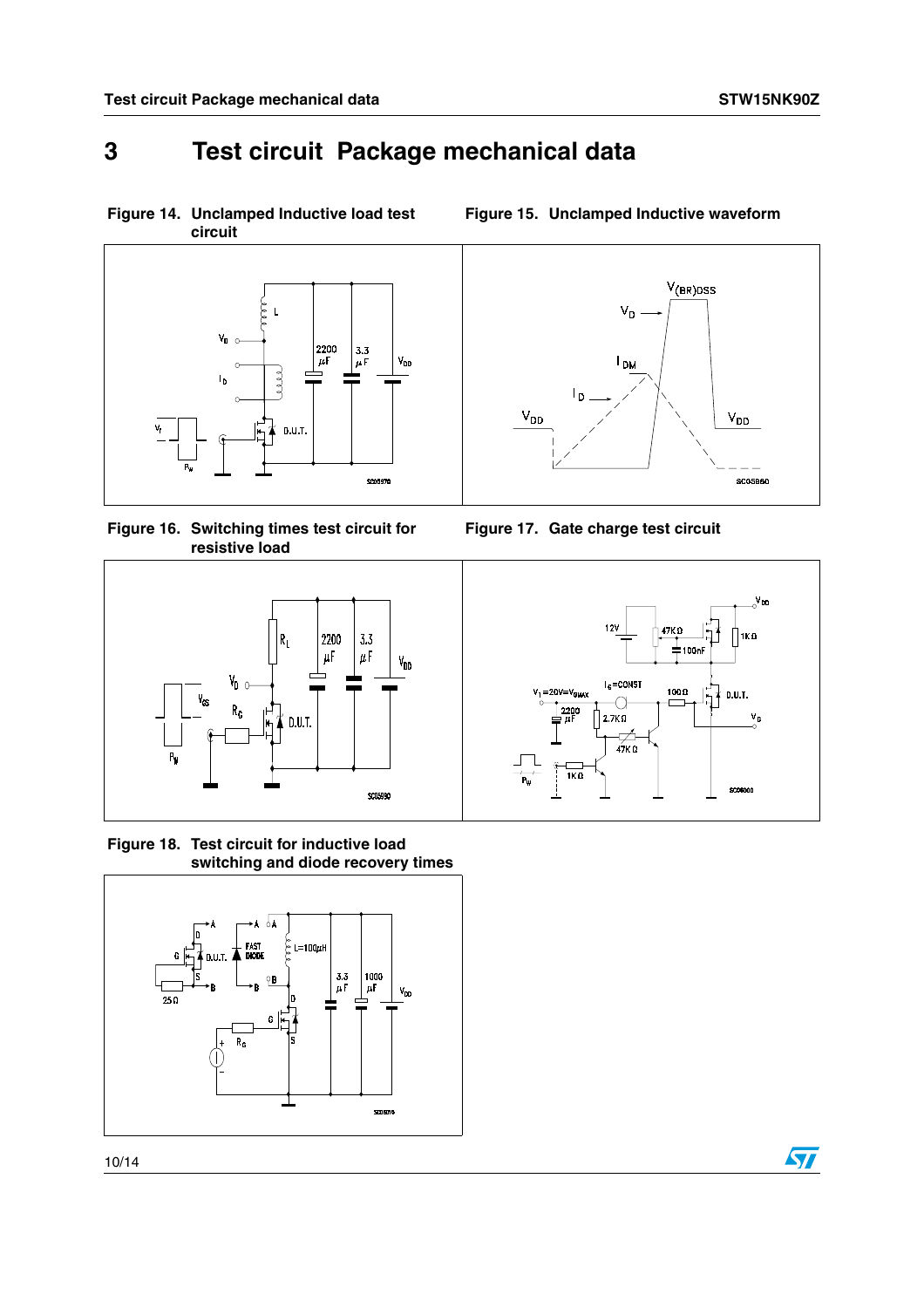# <span id="page-10-0"></span>**4 Package mechanical data**

In order to meet environmental requirements, ST offers these devices in ECOPACK® packages. These packages have a Lead-free second level interconnect . The category of second level interconnect is marked on the package and on the inner box label, in compliance with JEDEC Standard JESD97. The maximum ratings related to soldering conditions are also marked on the inner box label. ECOPACK is an ST trademark. ECOPACK specifications are available at: www.st.com

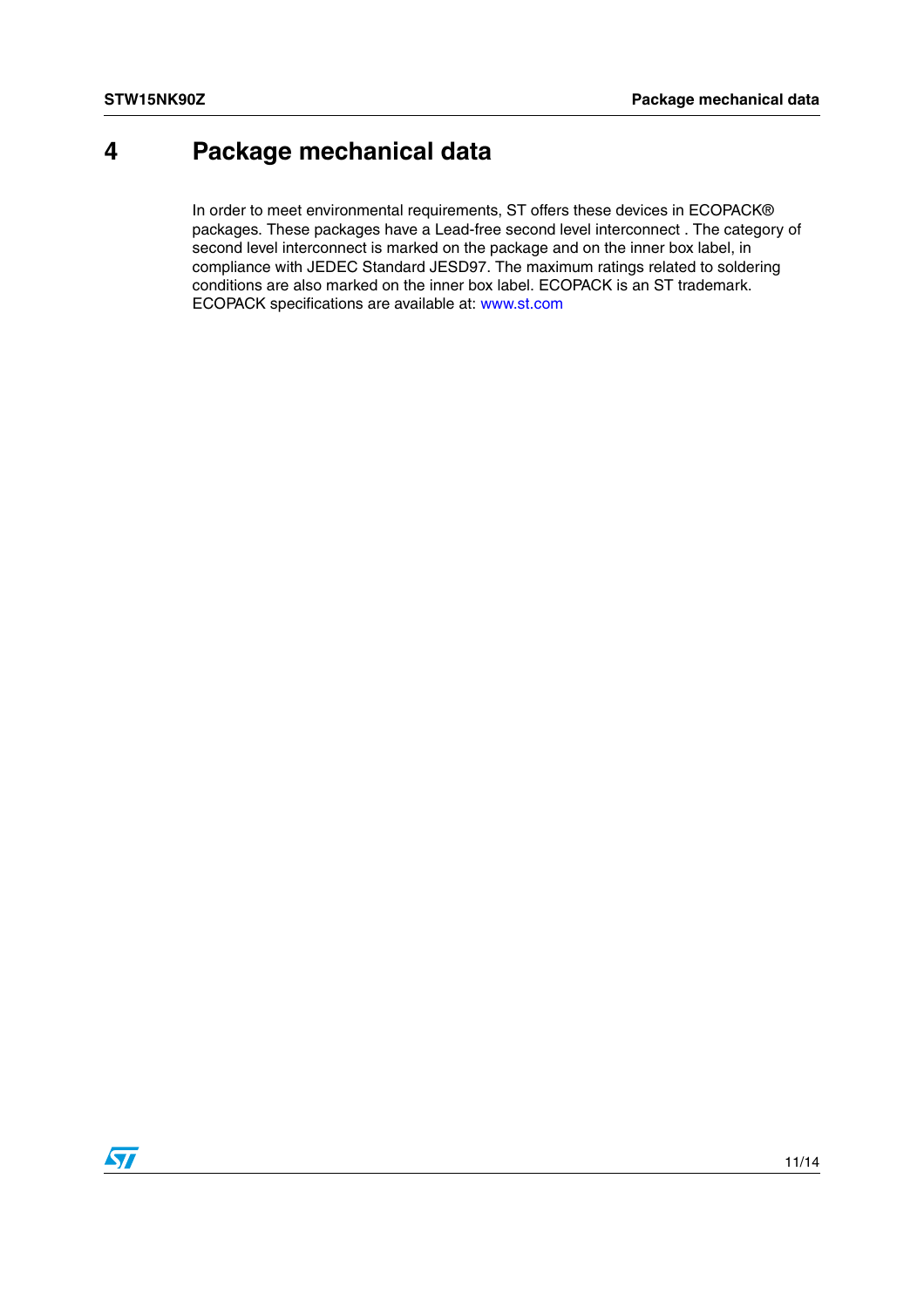| DIM.           | mm.   |            |       | inch  |       |       |  |
|----------------|-------|------------|-------|-------|-------|-------|--|
|                | MIN.  | <b>TYP</b> | MAX.  | MIN.  | TYP.  | MAX.  |  |
| A              | 4.85  |            | 5.15  | 0.19  |       | 0.20  |  |
| A <sub>1</sub> | 2.20  |            | 2.60  | 0.086 |       | 0.102 |  |
| $\mathsf{b}$   | 1.0   |            | 1.40  | 0.039 |       | 0.055 |  |
| b1             | 2.0   |            | 2.40  | 0.079 |       | 0.094 |  |
| b <sub>2</sub> | 3.0   |            | 3.40  | 0.118 |       | 0.134 |  |
| $\mathbf{C}$   | 0.40  |            | 0.80  | 0.015 |       | 0.03  |  |
| D              | 19.85 |            | 20.15 | 0.781 |       | 0.793 |  |
| E              | 15.45 |            | 15.75 | 0.608 |       | 0.620 |  |
| e              |       | 5.45       |       |       | 0.214 |       |  |
| L              | 14.20 |            | 14.80 | 0.560 |       | 0.582 |  |
| L1             | 3.70  |            | 4.30  | 0.14  |       | 0.17  |  |
| L2             |       | 18.50      |       |       | 0.728 |       |  |
| øP             | 3.55  |            | 3.65  | 0.140 |       | 0.143 |  |
| øR             | 4.50  |            | 5.50  | 0.177 |       | 0.216 |  |
| S              |       | 5.50       |       |       | 0.216 |       |  |





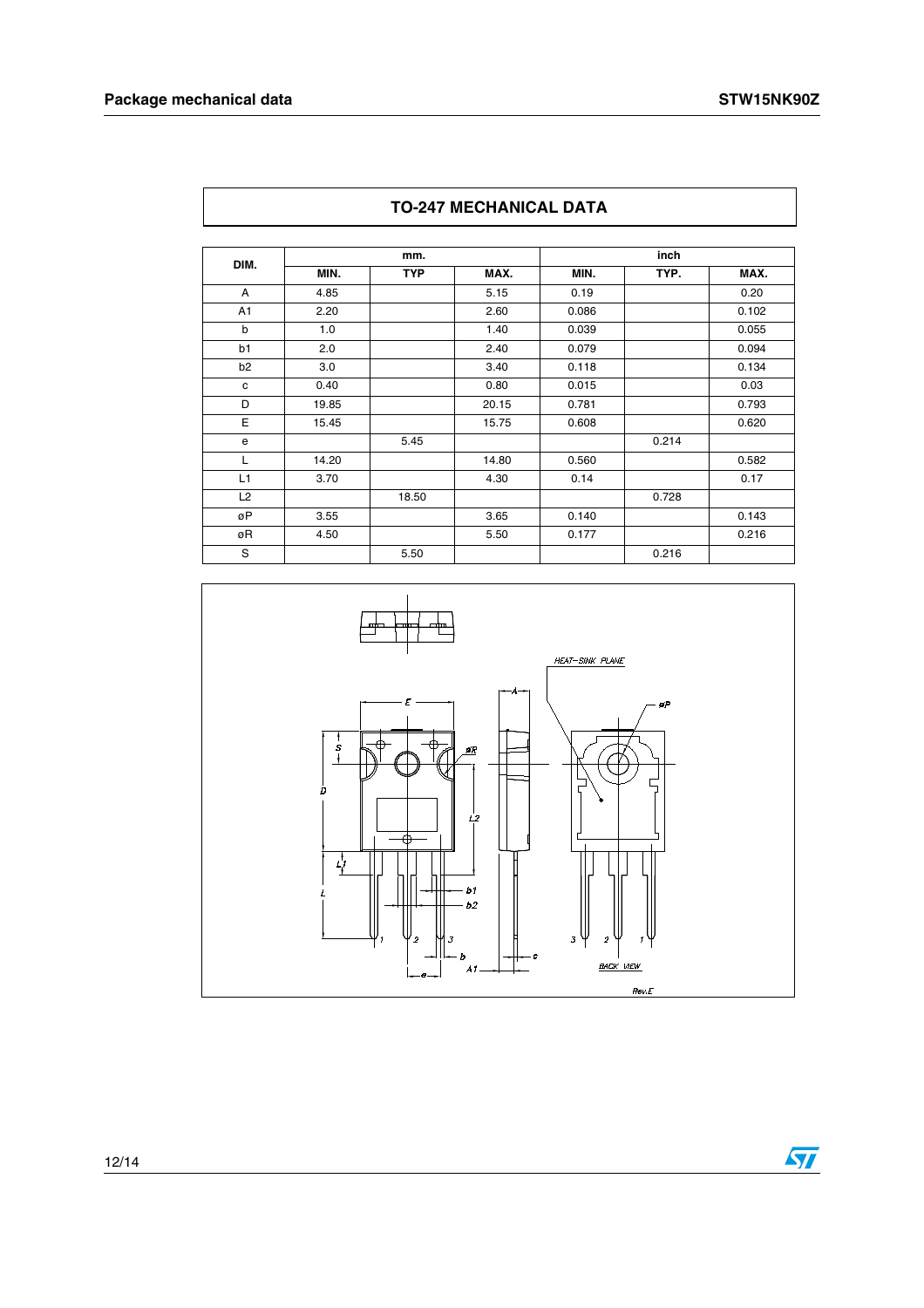# <span id="page-12-0"></span>**5 Revision history**

| <b>Date</b> | <b>Revision</b> | <b>Changes</b>                  |
|-------------|-----------------|---------------------------------|
| 09-Sep-2004 |                 | Preliminary                     |
| 08-Sep-2005 |                 | Complete datasheet              |
| 31-Jul-2005 | 3               | New template, no content change |